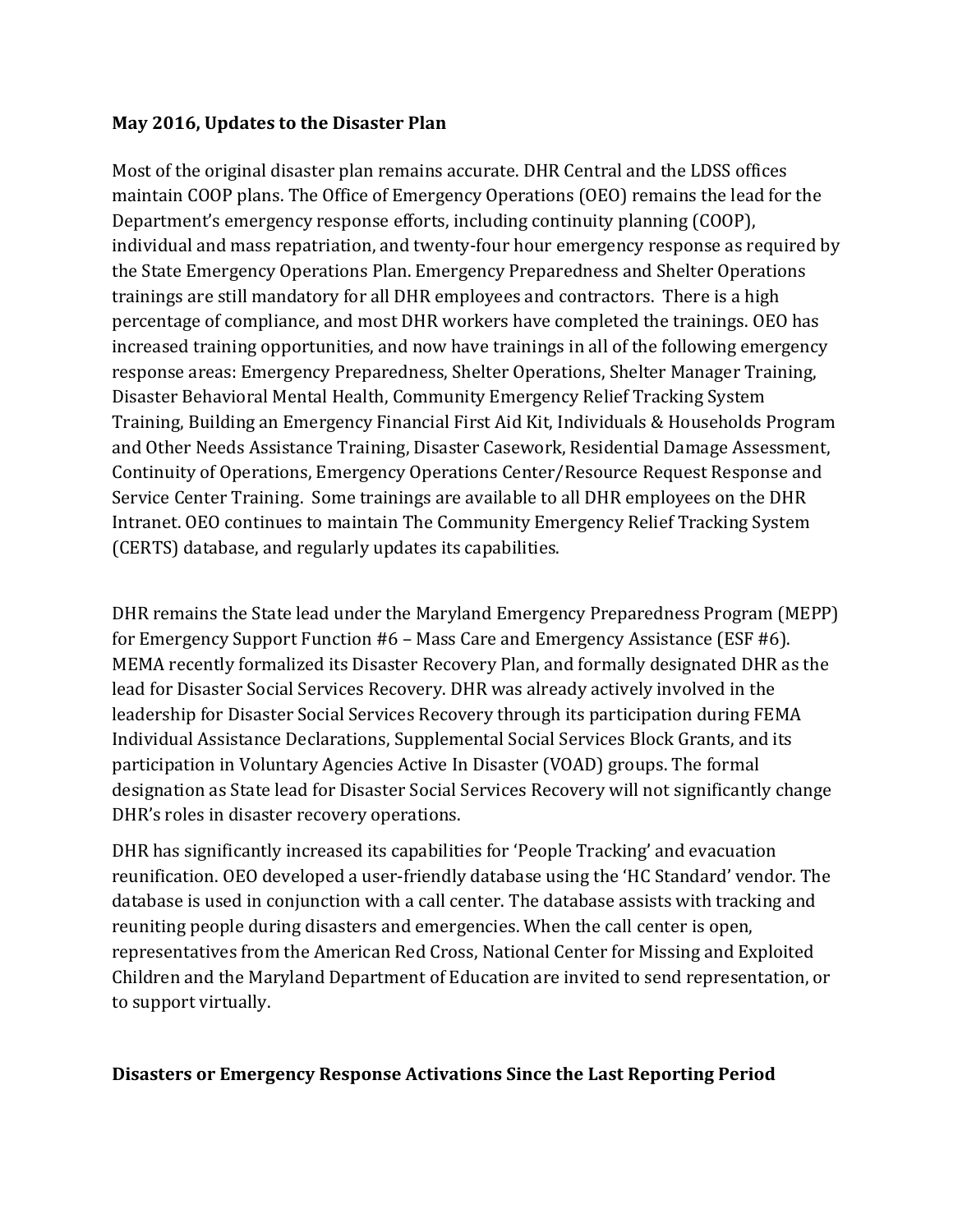There were two activations of the State Emergency Response Plan which were relevant to this report: The Pope's visit to the United States, and the January 2016 Blizzard.

## *Papal Visit, 2015*

Pope Francis visited the United States in September of 2015. Although he did not stop in Maryland, he visited Washington, DC and Philadelphia, Pennsylvania. If an emergency had occurred during his visit, Maryland would have been impacted due to its geography. Therefore, Maryland prepared certain mass care and people tracking capabilities to prepare for a potential evacuation. OEO workers deployed to Pennsylvania and seamlessly collaborated reunification capabilities with the state of Pennsylvania and The American Red Cross. DHR's HC Standard product was successfully used.

## *January 2016 Blizzard*

The DHR Office of Emergency Operations (OEO), under the Division of Administrative Operations (DAO), activated disaster resources beginning January 21, 2016 through January 29, 2016 in response to blizzard conditions impacting Maryland. Under the MEOO as the state lead for Emergency Support Function #6 (ESF #6), OEO coordinated DAO resources in the following areas: shelter operations, the human services hotline, logistics/supply distribution, ESF #6 coordination through representation at the State Emergency Operations Center (SEOC), as well as finance, administrative and DHR-internal coordination operations.

Two state shelters were opened in response to the blizzard. OEO's Operations Lead coordinated facilities, shelter staffing and staff transportation, feeding operations, appropriate supply provision and delivery, and casework services for shelter residents as necessary. Approximately 50 staff members, consisting of DHR Central and Baltimore City Local Department of Social Services (BCLDSS) employees, staffed the two shelter sites during the activation. Most of the shelter residents were stranded in place due to the snow, and there were a total of 41 overnight stays recorded between the two shelters. One of the shelters housed three unaccompanied teen-aged males who became stranded while trying to assist with shoveling snow. DHR immediately contacted their parents, and a care plan was prepared to keep the minors safely at the shelter until the roads were in appropriate condition to get the minors homes. Many of the shelter residents were part of the chronically homeless population, and staff provided appropriate casework services with support from the DHR Bureau of Homeless Services.

DHR and BCLDSS coordinated services with partner agencies to support the sheltering operations. The American Red Cross provided feeding and shelter supplies to shelter residents. The Maryland Department of Agriculture provided staff and supplies for pet sheltering, although no pets arrived at either shelter. The Maryland Department of Health and Mental Hygiene (DHMH) provided health and mental health services at each site. The Salvation Army and Baptist Convention of Maryland remained on standby for additional support, but ultimately their assistance was not necessary.